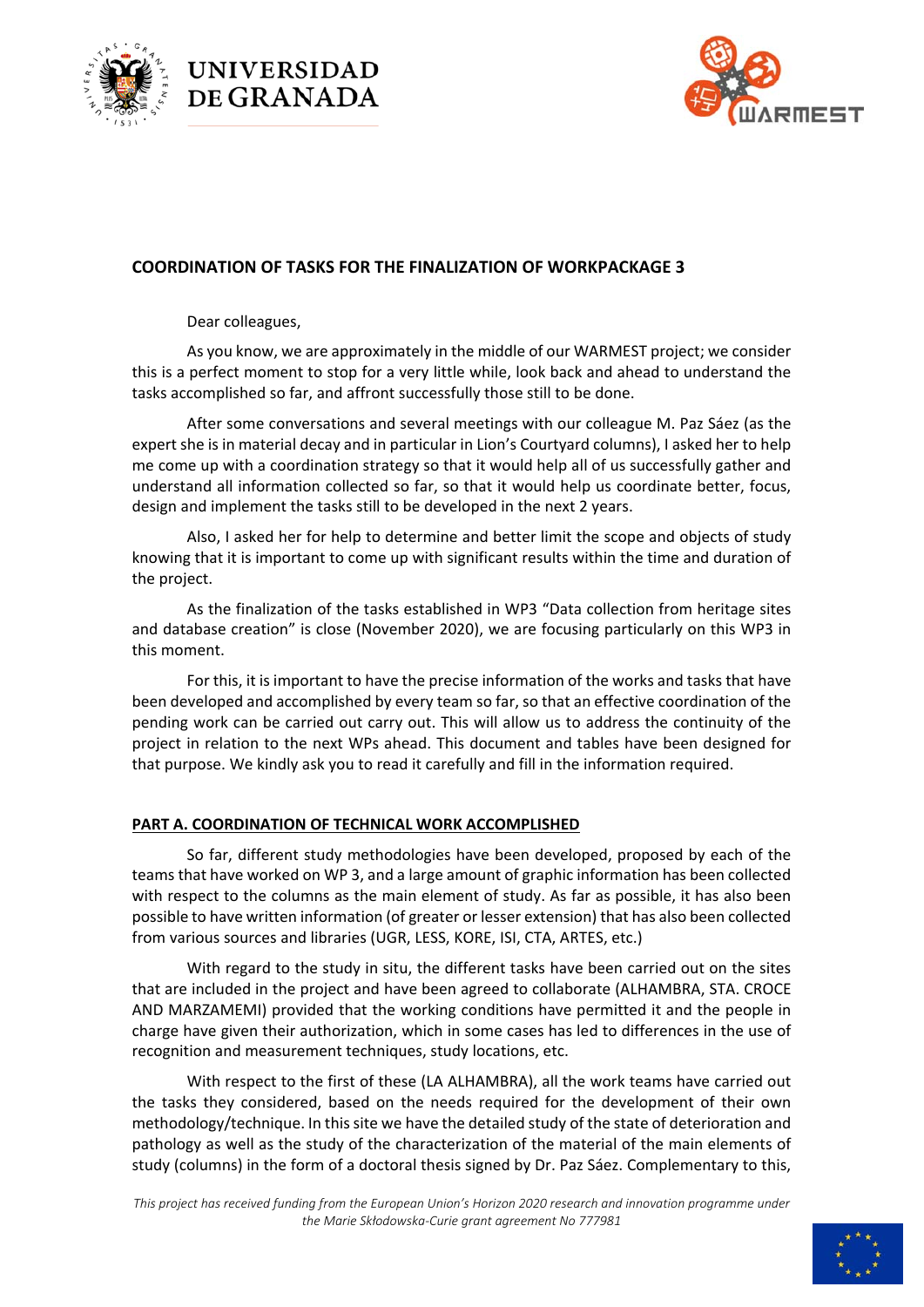



the thermographic study has been carried out, providing current information on some of the existing conditions.

In relation to the second of these (STA. CROCE), up to now images have been taken by the teams of (ISI, UGR, ARTES). Detailed pathological studies, thermographic and ultrasound studies are pending and will be carried out as planned in the coming months.

As for the third (MARZAMEMI), the possibilities for study are currently being considered and will depend on the accessibility that can soon be available to the existing remains. So far, the line of research that has been proposed for Marzamemi is focused on communication strategies based on contemporary art. The rest remains to be defined.

At this point it is necessary to know and have precise and concrete information about the work done by the different teams, so a table is attached (TABLE No. 1) in which each team will include the requested information. As you know, this document is very important to continue with the good work of the project, therefore, I would ask you to pay the maximum attention to it when you complete it.

## **PLEASE CHECK AND COMPLETE TABLE 1**

**UNIVERSIDAD** DE GRANADA

Finally, in relation to all the above, it is important to emphasize that the tasks that have been or will be carried out must be oriented towards the predictive tool. This project does not address issues related to specifics in the conservation, maintenance or restoration of the elements affected.

# **PART B. COORDINATION OF THE TECHNICAL WORK TO BE DONE**

On the other hand, and continuing with the coordination tasks required for the correct development of the project, it is interesting to delimit the scope of the study as well as the existing information about it and the work planned to be done.

- 1. **OBJECTIVE AND SCOPE OF THE STUDY:** The first question (considered necessary/essential and which has been commented on in the different coordination meetings held so far with some of the teams) is related to the work pending and with it the need to establish the object of study (no. of columns) and to define the case study (type of injuries, entity, location, etc.) in order to address it. In other words, to carry out the study on certain elements, due to the interest they may show (severity of the damages, extension of the damages, known evolution of the deterioration, location, etc.), and to deal with the damages that may allow a predictive analysis to be carried out, as established in the main objective of the project.
- 2. **DELIMITATION OF THE WORK PLANNED TO BE DEVELOPED**: The possibility of making measurements on ALL AND EVERY ONE of the elements and damages is beyond the scope and schedule of this project. Moreover, derived from the deep knowledge and experience in previous pathological and evolutionary studies, it can be assessed that the development of massive studies of damages and elements does not imply a greater advance or guarantee for better results;

Therefore, in order to be efficient and being aware that coordination the tasks that each group need to accomplish to fulfil the objectives of the project is crucial, we propose a delimitation of the object of study, so that we refer only to a determined group of elements,

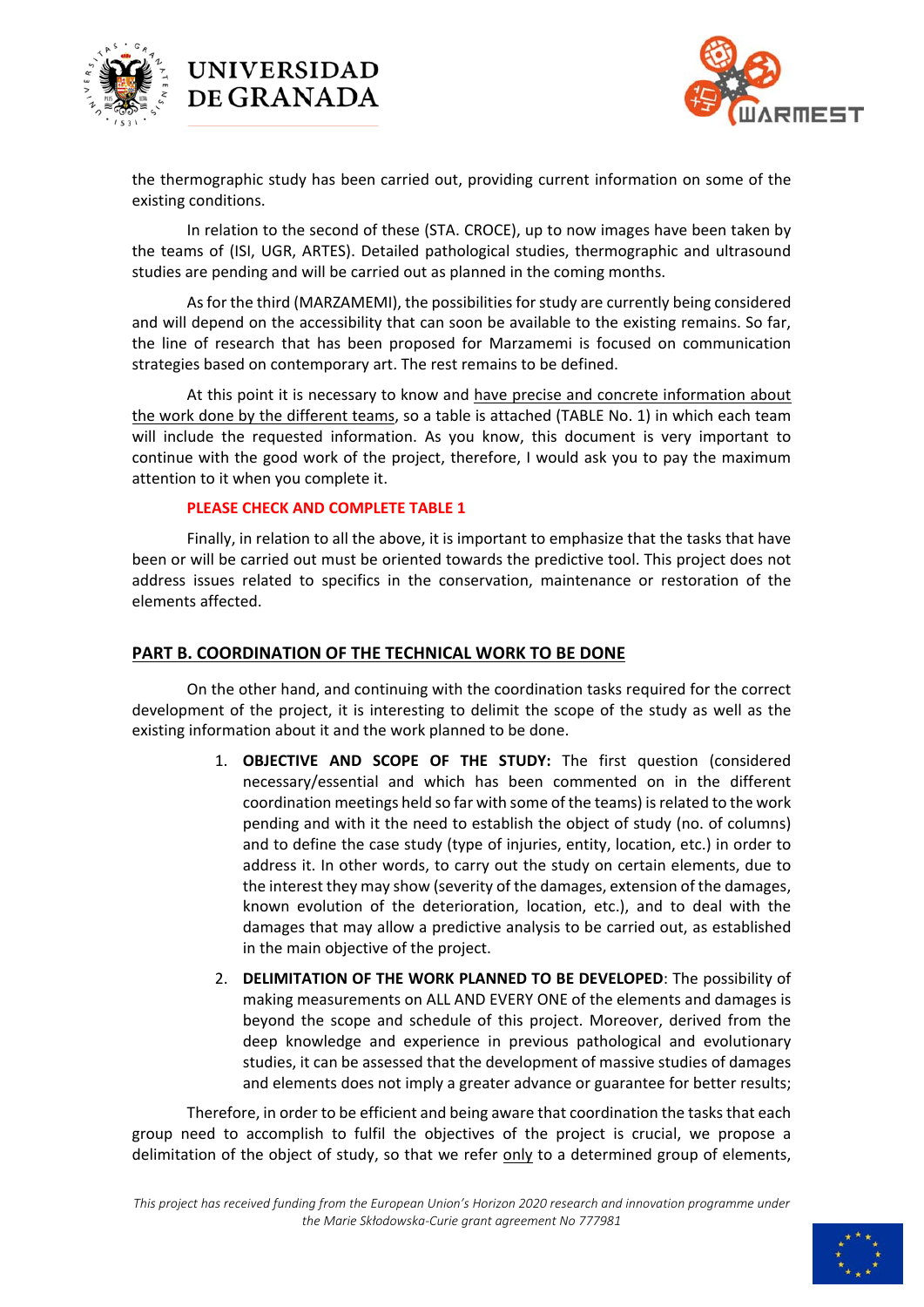



establishing the damages to be analyzed so that the prediction tool can be later applied to this group of elements (columns).

Specifically, the above‐mentioned group of study objects and lesions will be carried out for each of the sites elements as follows. (For the time being, both questions can only be determined on the ALHAMBRA site).

## **ALHAMBRA DE GRANADA. Lions Courtyard Columns**

Objects of study: columns 1 to 31 located on the façade of the Two Sisters' Room, except for the columns (2, 3, 12, 13 and 30). Damages under studying: Peeling

## **STA CROCE. Columns of the 2nd Cloister**

**UNIVERSIDAD** DE GRANADA

Objects of study: columns NOT YET DETERMINED Objects of study: NOT YET DETERMINED

### **MARZAMEMI. Objects and damages under study not yet determined.**

IMPORTANT: At this moment, it is key to know the information and goals that each team has accomplished and determine if this is information is possible to start developing the prototype and the tasks and WPs foreseen in the project.

In order to coordinate the different teams, we kindly requested that you complete the attached table (TABLE No. 2), which will include the content related to the available information and other necessary data to carry out the subsequent tasks.

## **PLEASE CHECK AND COMPLETE TABLE 2**

The dates for the submission of the requested information are the following:

- $\bullet$  TABLE 1: MARCH  $10^{TH}$  2020
- TABLE 2: MARCH 30TH 2020

Once this information is available, the tasks pending for each team can be organized and the necessary activities can be established in order to successfully complete the WP3 within the scheduled time frame.

As you know these tasks are very important to continue with the good work of the project; may you have any doubts, please contact us anytime.

Thank you so much for your kind help and cooperation

#### Best regards

Ana García López and Mª Paz Sáez Pérez

### NOTE:

*This project has received funding from the European Union's Horizon 2020 research and innovation programme under the Marie Skłodowska‐Curie grant agreement No 777981* 

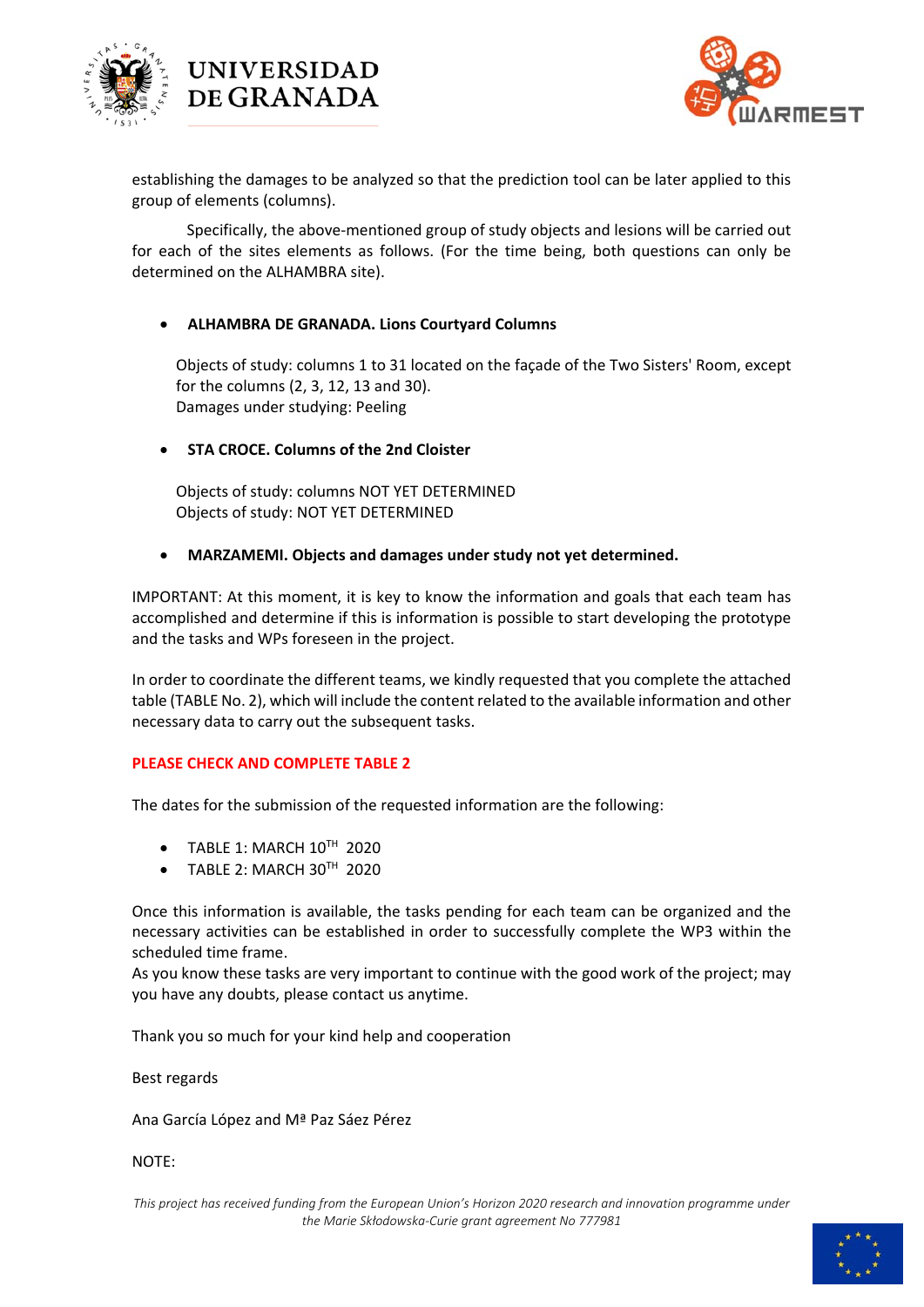





Finally, as the generation of articles, dissemination documents, presentations, etc. is approaching, we would like to kindly remind you that we need to include the sources and references of the text used (including those of internal work), citing properly in the text and in the corresponding section of references at the end of the text.

This is extremely important (even when we are citing our colleagues' work) since it can be considered as plagiarism. Please, include references to those works carried out so far, as it has been detected that they have not always been included.

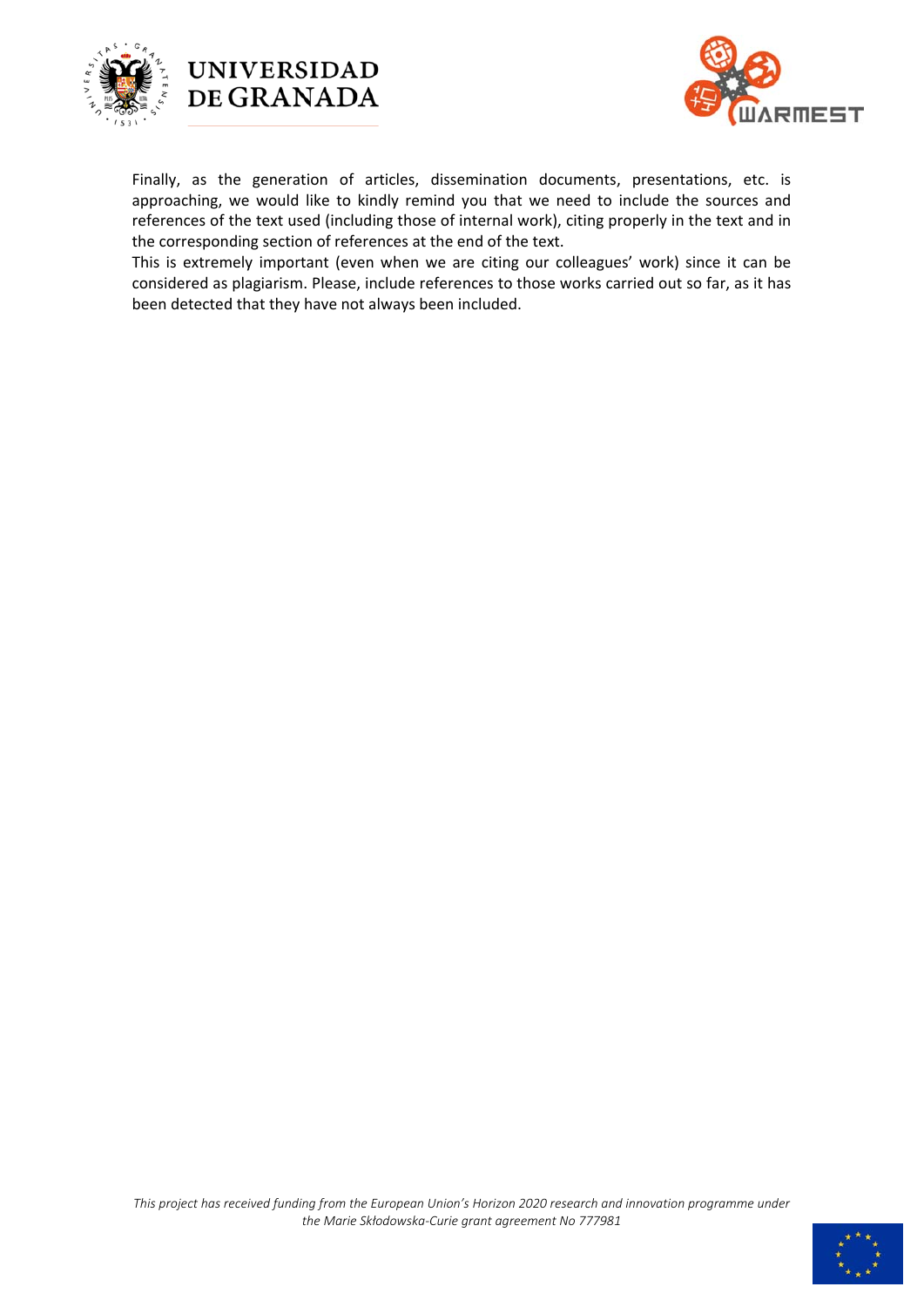#### **WARMEST WP3 TABLE 1. TASKS PERFORMED**

| <b>TEAM</b>       | <b>TYPE OF SURVEY</b><br><b>CONDUCTED</b> | <b>OBJECT OF STUDY</b><br>(elements studied,<br>location, name of the<br>elements, etc.) | <b>METHODS USED</b> | <b>USED SOFTWARE</b> | <b>DURATION OF STUDY</b> | <b>Comments</b> |
|-------------------|-------------------------------------------|------------------------------------------------------------------------------------------|---------------------|----------------------|--------------------------|-----------------|
| <b>UGR</b>        |                                           |                                                                                          |                     |                      |                          |                 |
| <b>KORE</b>       |                                           |                                                                                          |                     |                      |                          |                 |
| <b>ISI</b>        |                                           |                                                                                          |                     |                      |                          |                 |
| <b>ITEM</b>       |                                           |                                                                                          |                     |                      |                          |                 |
| <b>CTA</b>        |                                           |                                                                                          |                     |                      |                          |                 |
| <b>LESS</b>       |                                           |                                                                                          |                     |                      |                          |                 |
| <b>ARTES</b>      |                                           |                                                                                          |                     |                      |                          |                 |
| ZENON             |                                           |                                                                                          |                     |                      |                          |                 |
| <b>MICROCOSMI</b> |                                           |                                                                                          |                     |                      |                          |                 |
| ZEPHYRO           |                                           |                                                                                          |                     |                      |                          |                 |

The information in all the columns will be completed, and you can make as many clarifications as you consider appropriate, in the observations column.

You can also increase the number of columns to enlarge the information